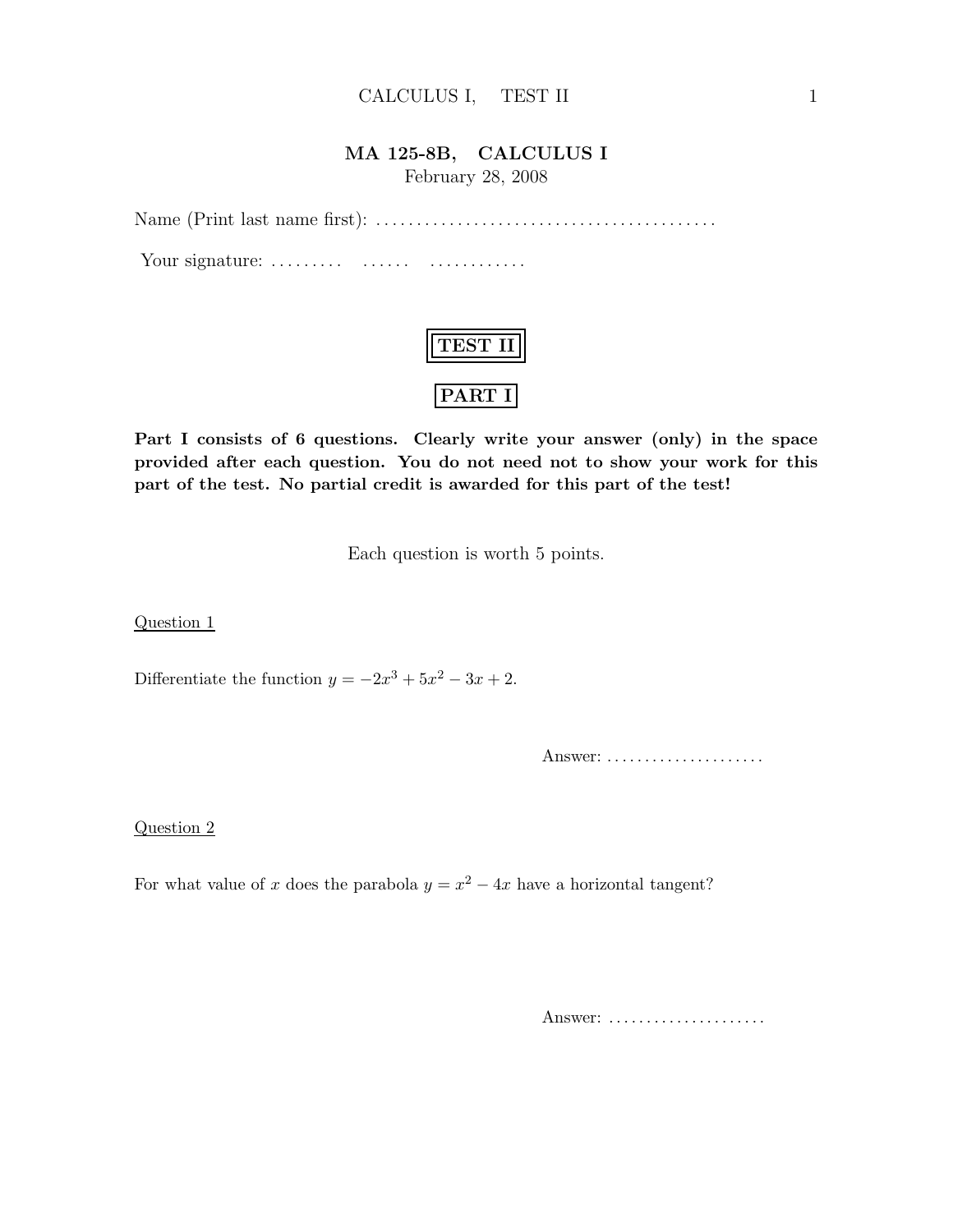### Question 3

Suppose  $g(x) = f(x) \sin x$  where  $f(0) = 5$  and  $f'(0) = -7$ . Find the numerical value of  $g'(0)$ .

Answer: ...................

#### Question 4

If 
$$
f(-1) = 1
$$
,  $f'(-1) = -1$ ,  $g(-1) = 3$ , and  $g'(-1) = 4$ . Find the number  $\left(\frac{f}{g}\right)'(-1)$ .

### Question 5

Let  $h(x) = g(f(x))$  where  $f'(1) = 4$ ,  $f(1) = 5$ , and  $g'(5) = 5$ . Use the Chain Rule to find the numerical value of  $h'(1)$ .

Answer: ..................

Question 6

If 
$$
y = -x + 2x^2
$$
 and  $\frac{dx}{dt} = 5$  (when  $x = 0$ ), find  $\frac{dy}{dt}$  when  $x = 0$ .

Answer: ...................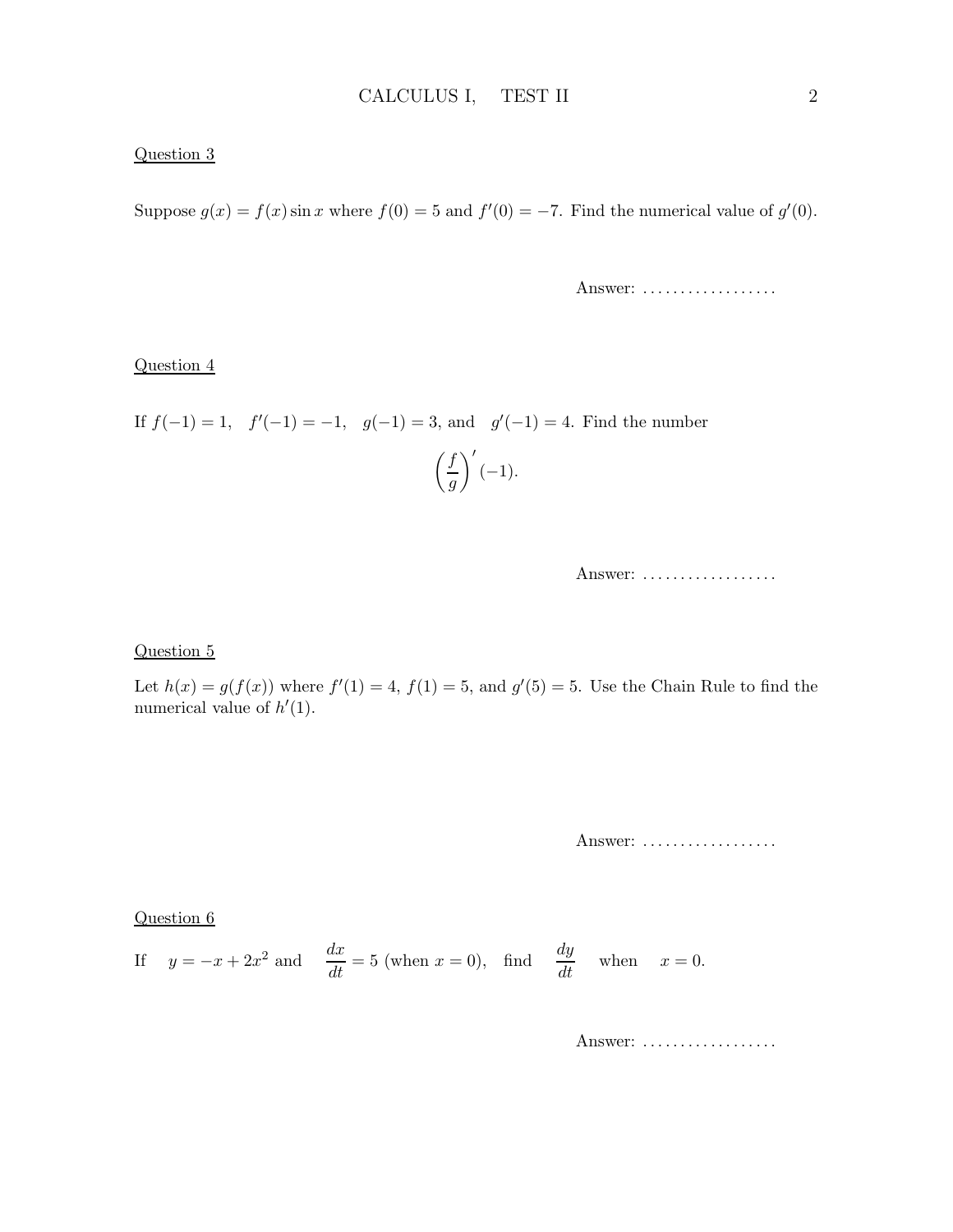### PART II

Each problem is worth 14 points.

Part II consists of 5 problems. You must show your work on this part of the test to get full credit. Displaying only the final answer (even if correct) without the relevant steps will not get full credit.

## Problem 1

(a) Differentiate the function

$$
h(t) = (t-2)^8(t+1)^9.
$$

(Simplify your answer!)

(b) Differentiate the function

$$
y = \frac{1 - \cos x}{x + \sin x}.
$$

(Simplify your answer!)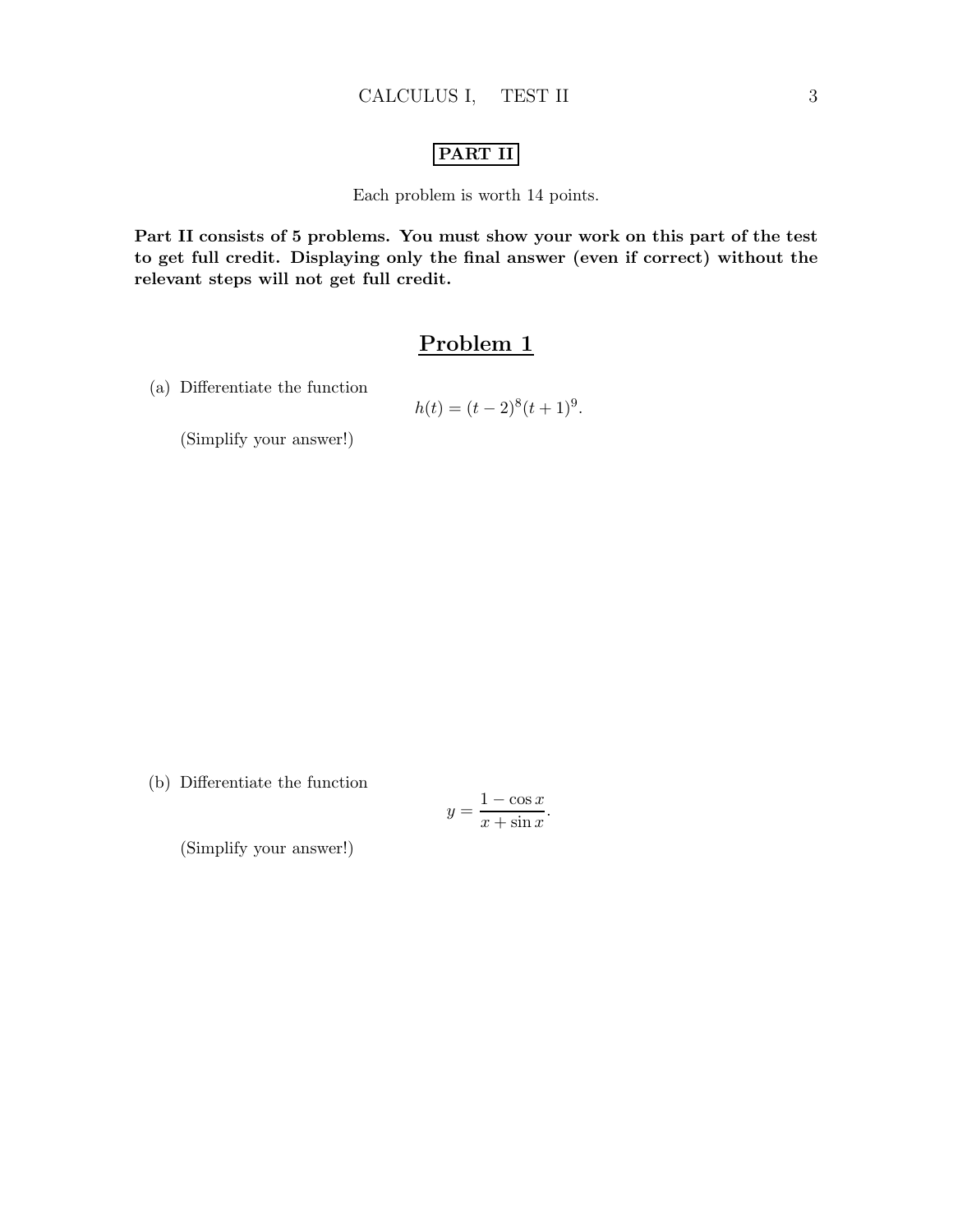(a) Find the derivative of the function

$$
G(x) = \left(\frac{x^2}{x-1}\right)^6.
$$

(Simplify your answer!)

(b) Find the derivative of the function

 $y = \tan (\sin \sqrt{x}).$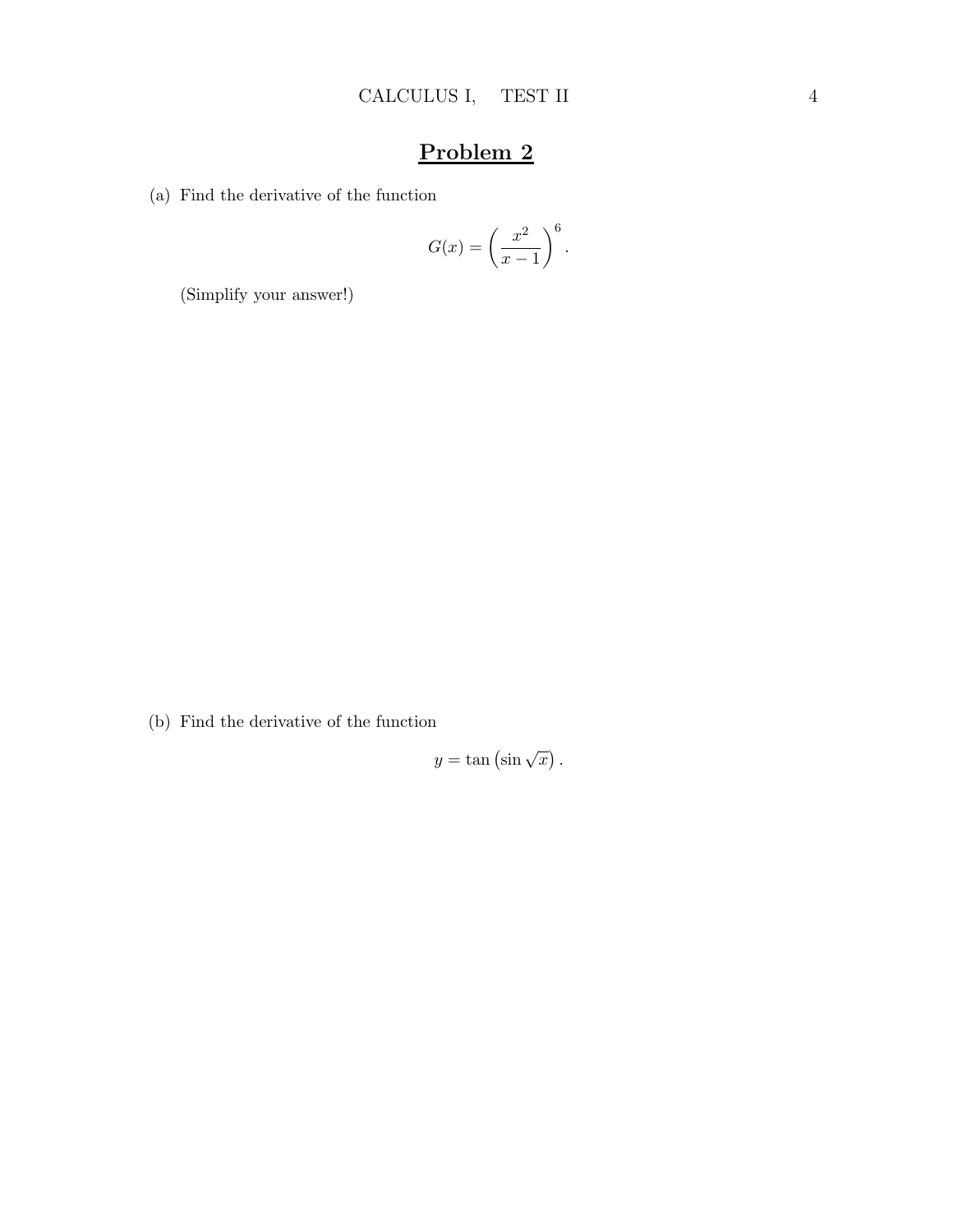(a) Use implicit differentiation to find an equation of the tangent line to the curve

$$
2x^2 + 2xy + y^2 = 5
$$

at the point  $(1, 1)$ .

(b) Find  $dy/dx$  by implicit differentiation when it is known that

$$
y\cos(x^2) = x\cos(y^2).
$$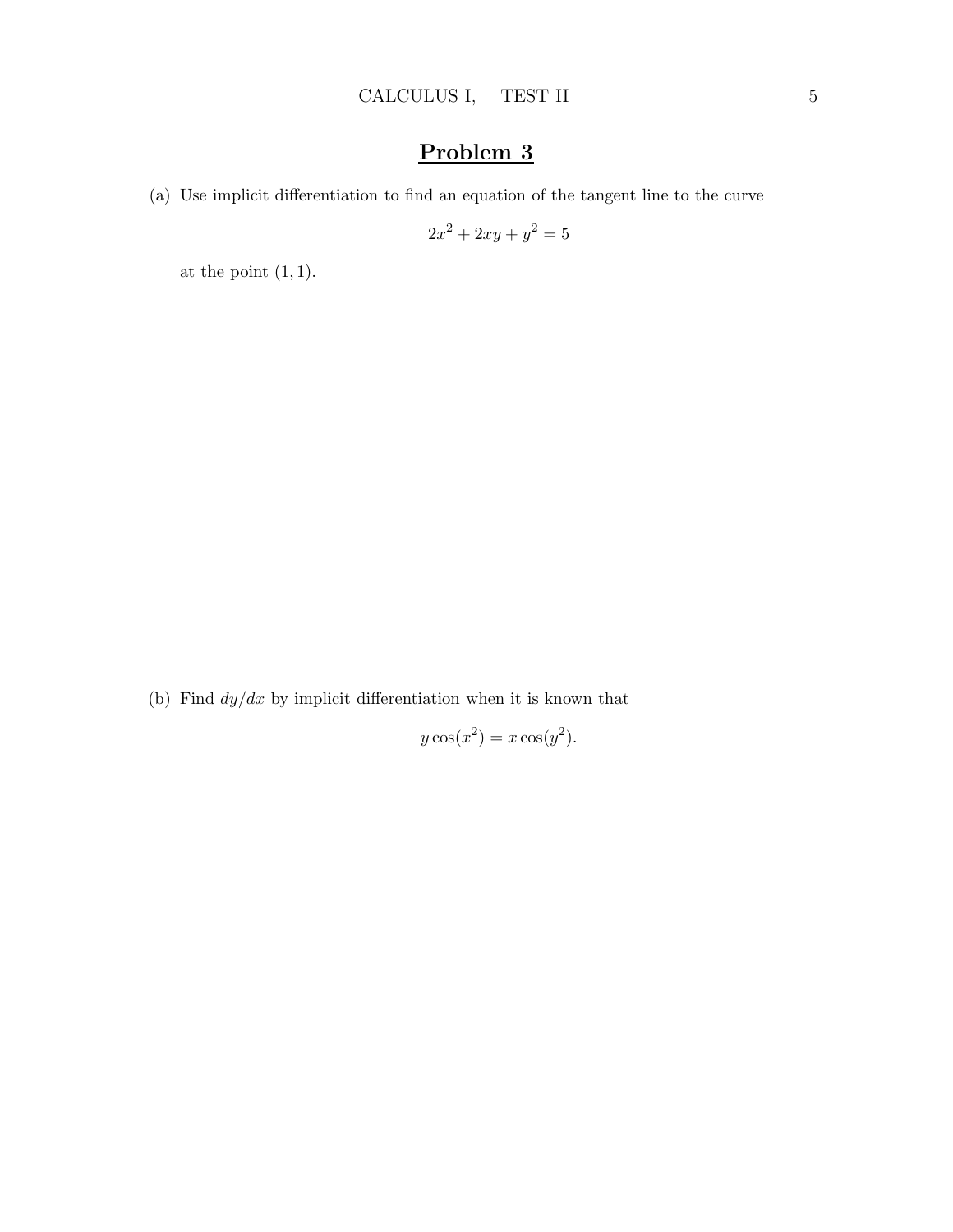For what (numerical) values of a and b is the line  $8x + y = b$  tangent to the parabola  $y = ax^2 + 2$  when  $x = 1$ ?